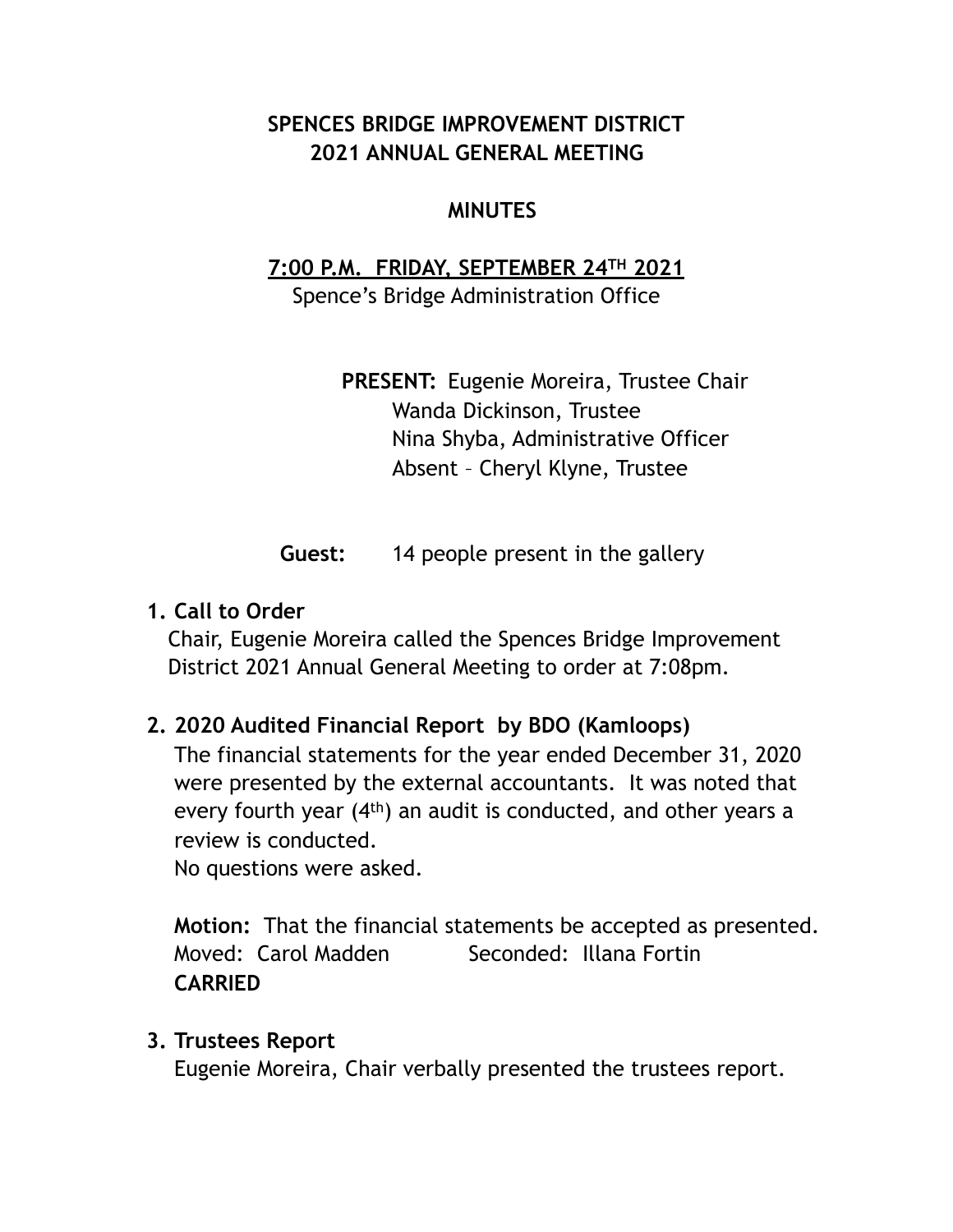- 1. An invoice in the amount of \$4,645.04 was issued to the RCMP for the use of the school building for the month of July 2021 during fire season.
- 2. An application with the Federation of Canadian Municipalities to cover the costs of consultants reports created in 2020 is in progress, with an expected recovery of \$22,000 - \$23,000.
- 3. Eight (8) companies have been contacted for quotes to replace the sprinkler lines on the school property. Taxpayers will not be funding this project as a grant application with TNRD Community Works Fund will be made.
- 4. There was an expenditure of approx. \$25,000 in 2020 to purchase various firefighting equipment, including Jaws of Life. This became a direct cost to SBID as there was no grant application made.

## **4. Fire Departments Report**

- 1. Fire Chief Dillon presented the fire department bank report in the amount of \$5,471.79 to be used for community activities such as T-shirts, Easter egg hunt, Christmas party.
- 2. Equipment such as the Jaws of Life and the smoke machine are being used a few times for training purposes.
- 3. The area that the Spences Bridge Fire Department is responsible for includes 8 km North on Highway 1, 8 km South on Highway 1, and 8km East on Highway 8.

# 5. **Setting of Trustee Honorarium**

**Motion:** That the Trustee's honorarium be increased to \$200.00 per month.

 Moved: Carol Madden Seconded: Illana Fortin **CARRIED**